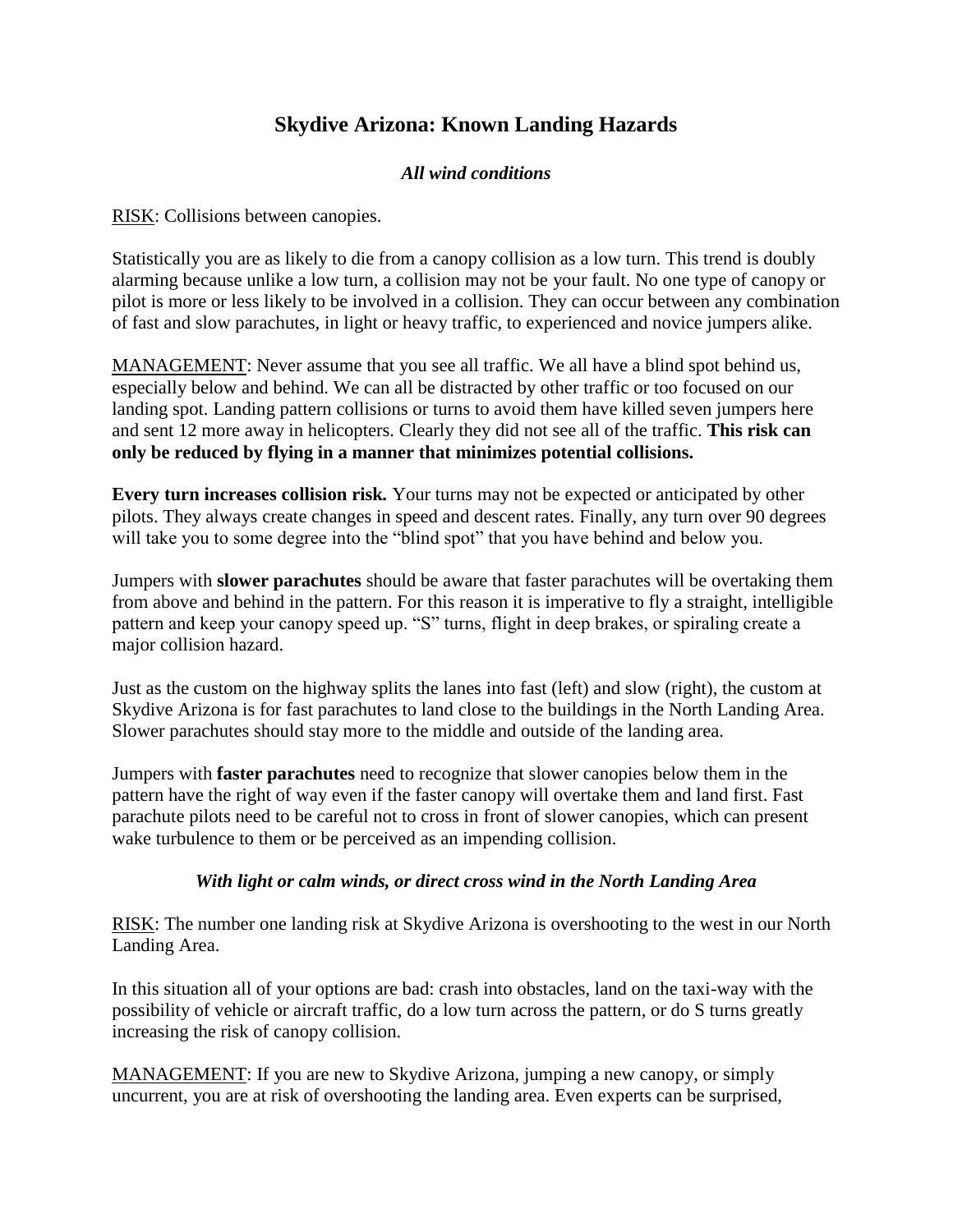especially in summer when we experience high density altitude conditions. Until you know how your parachute will fly in ambient weather conditions, plan to land on the easternmost side of the landing area in case you overshoot. An alternative is to land in the South Landing Area, where there are open areas at both ends of the field should you overshoot the landing.

**Because of the high risk and frequency of this problem, if you have less than 100 jumps you must land in the South Landing Area.**



RISK: Traffic landing in opposite directions.

MANAGEMENT: Avoid committing too far to one end or the other of the landing area. This puts you in a position where you cannot do a normal approach if the traffic pattern develops opposite to what you anticipated. A position well off to the side of the landing area, roughly perpendicular to the center line, allows you to adopt either pattern easily. Never assume that the pattern will be the same from jump to jump!

People who find themselves landing in the wrong direction have made three mistakes. First, they were not paying attention to the pattern high enough to make an adjustment. Second, they put themselves in a position that did not allow for a change in their pattern. Third, they went ahead and flew to the grass anyway. If you are high enough to turn *towards* the grass, you are high enough to turn *away!* If you do find yourself outside of the pattern, you are obliged to land outside of the grass.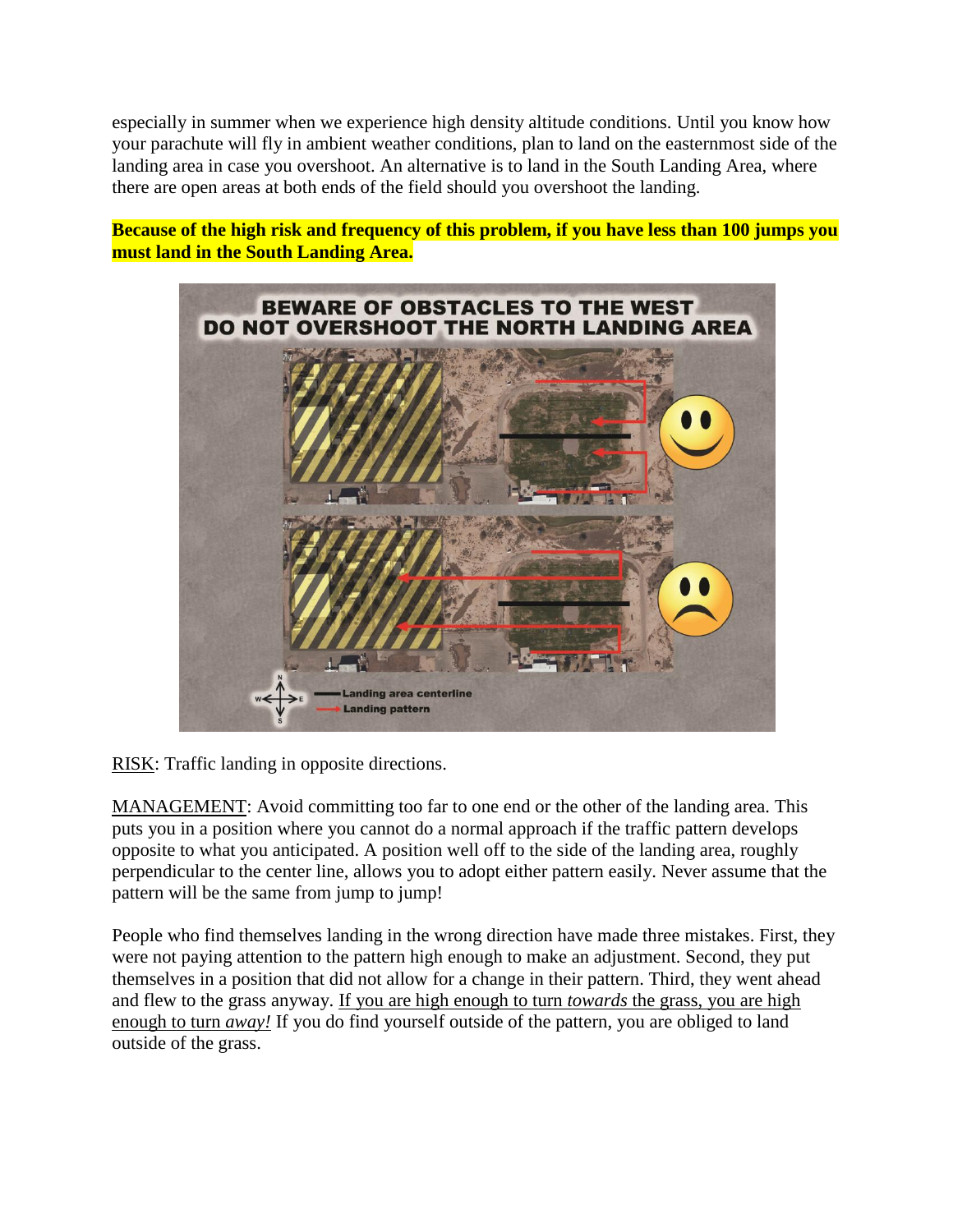#### *With winds from the south or southwest in the North and South Landing Areas*

RISK: When the wind is from the south or southwest, there can be heavy turbulence downwind of buildings and trees in both landing areas, especially the North Landing Area. This turbulence can cause loss of lift or even canopy collapse, resulting in hard landings.

MANAGEMENT: Like rocks in a stream, buildings have wake turbulence directly downwind. This increases geometrically with wind speed. Avoid landing in the area downwind of buildings or trees. Moving your landing point further from the buildings and trees, to the extreme downwind section of the landing area, will reduce the risk.

RISK: If the landing pattern in the North Landing Area is to the west and the landing pattern in the South Landing Area is to the south, the two patterns can potentially cross each other in the area northeast of the central dropzone grounds. The crossing patterns present a significant risk of canopy collisions.

MANAGEMENT: Be extremely vigilant of traffic heading to the landing area you *are not* going to land at, as well as the traffic landing in the same landing area as you. For the greatest level of safety, adjust your pattern to avoid this intersection area. If landing in the South Landing Area, use a left hand pattern with a long crosswind and a relatively low turn to final rather than a long, high final that passes through this area. If landing in the North Landing Area, consider a right hand pattern, again with a long crosswind and a relatively low turn to final, instead of a high, straight final approach.